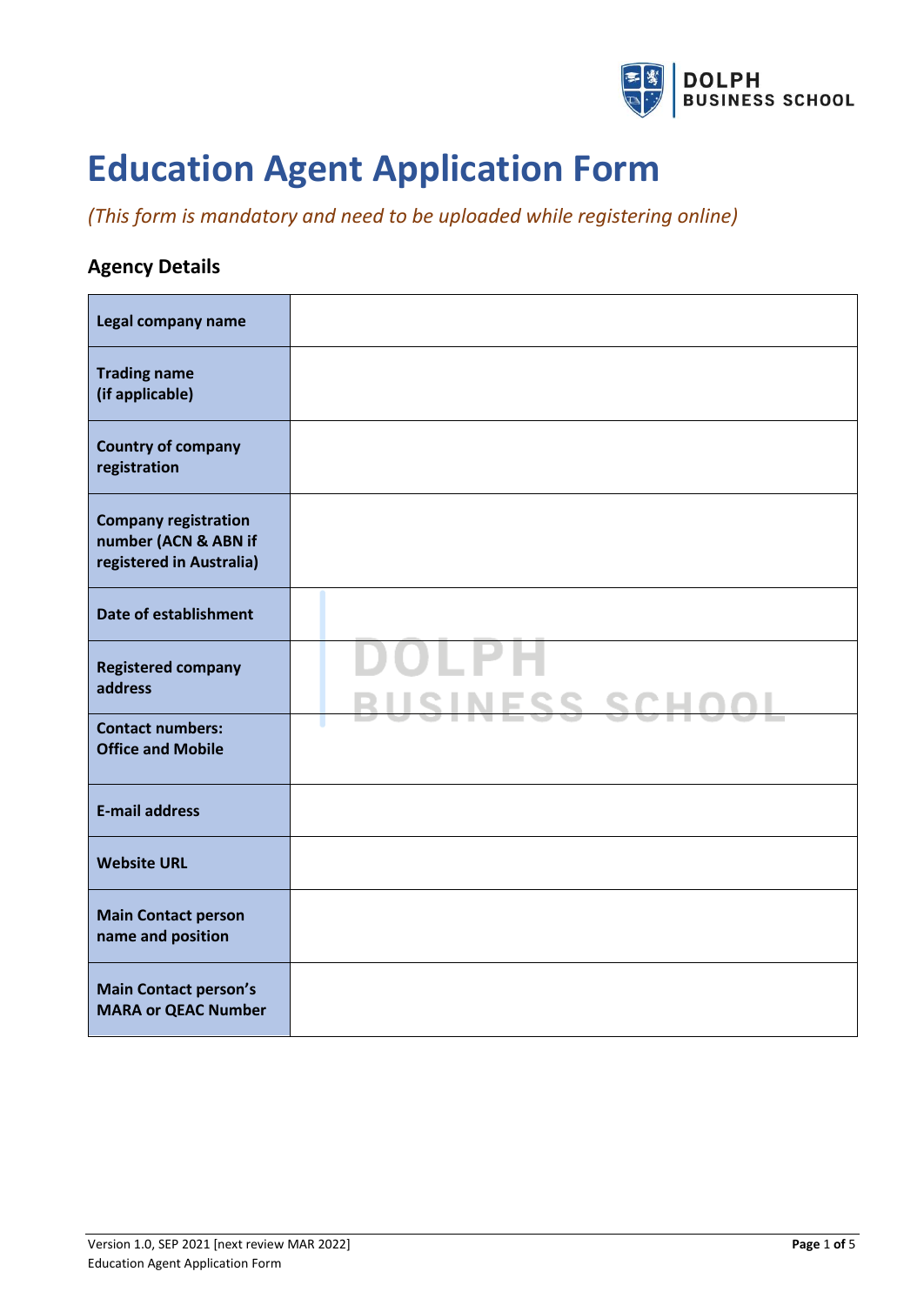

|  |  |  | <b>Section 1: Company Description</b> |
|--|--|--|---------------------------------------|
|--|--|--|---------------------------------------|

#### **Please provide a description of your company**

#### **Section 2: Key Personnel**

| Please provide an overview of the key personnel within your company (attach additional pages as |  |
|-------------------------------------------------------------------------------------------------|--|
| required)                                                                                       |  |

| Name 1            | $\bigcup$ $\bigcup$ Position |  |
|-------------------|------------------------------|--|
| <b>Background</b> | <b>BUSINESS SCHOOL</b>       |  |
| Name 2            | <b>Position</b>              |  |
| <b>Background</b> |                              |  |
|                   |                              |  |
|                   |                              |  |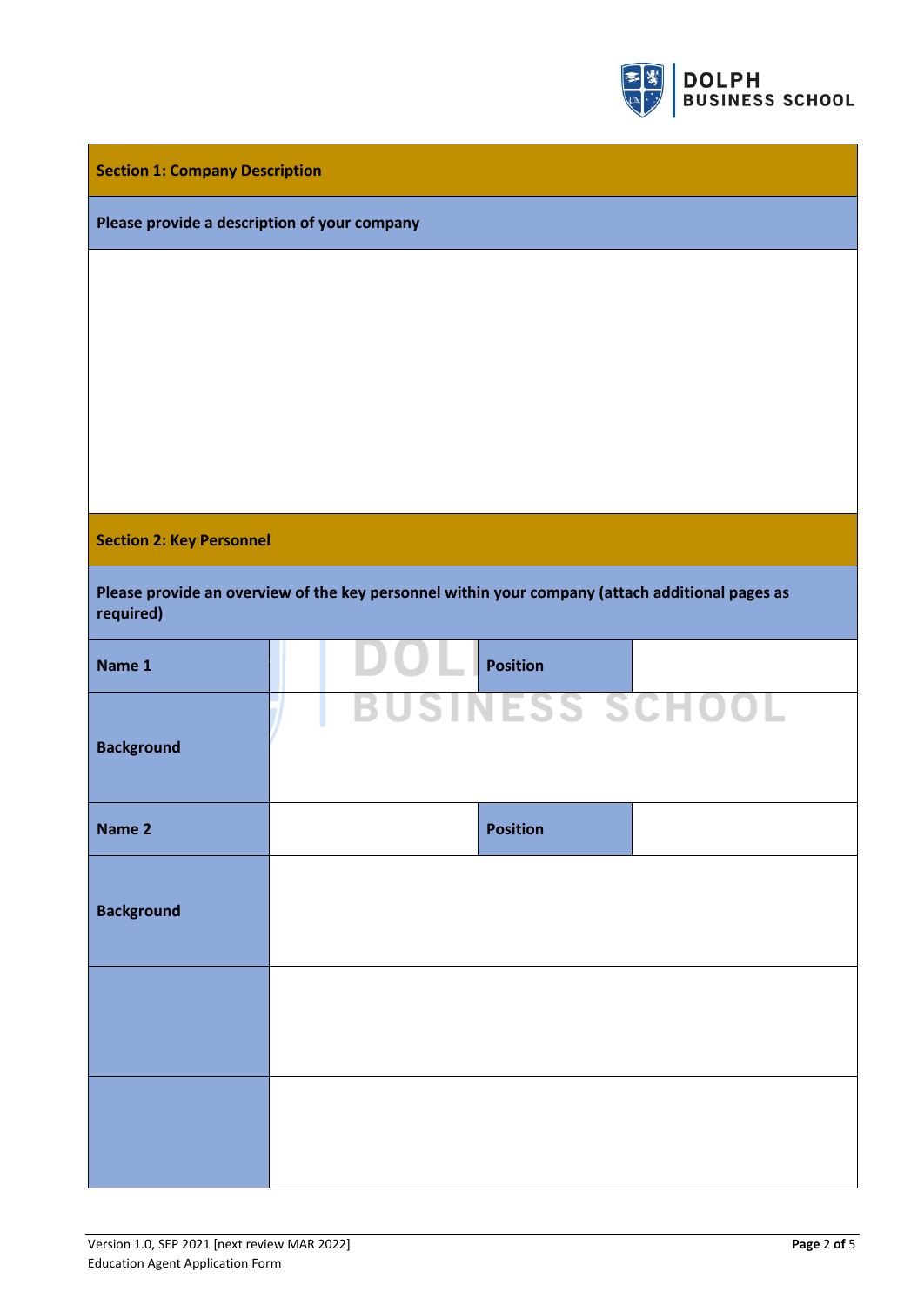

| <b>Section 3: General</b>                 |                                                                                                                                                                                      |                   |  |  |  |
|-------------------------------------------|--------------------------------------------------------------------------------------------------------------------------------------------------------------------------------------|-------------------|--|--|--|
|                                           | Are you an authorised agent or member of an agents' association? Are you accredited or registered with<br>any organisation or body? If so, please list the name of the associations. |                   |  |  |  |
|                                           |                                                                                                                                                                                      |                   |  |  |  |
|                                           |                                                                                                                                                                                      |                   |  |  |  |
|                                           | What services do you provide or intend to provide to our prospective students?                                                                                                       |                   |  |  |  |
|                                           |                                                                                                                                                                                      |                   |  |  |  |
|                                           |                                                                                                                                                                                      |                   |  |  |  |
|                                           | What are the countries from where you source students?                                                                                                                               |                   |  |  |  |
|                                           | <b>DOLPH</b>                                                                                                                                                                         |                   |  |  |  |
|                                           | Do you charge student any fees and charges? If so, what do you charge and why?                                                                                                       |                   |  |  |  |
|                                           |                                                                                                                                                                                      |                   |  |  |  |
|                                           |                                                                                                                                                                                      |                   |  |  |  |
|                                           | Section 4: Referees - please provide two Education Institutional referees                                                                                                            |                   |  |  |  |
| <b>Referee 1</b>                          |                                                                                                                                                                                      |                   |  |  |  |
| <b>Name &amp; Designation</b>             |                                                                                                                                                                                      |                   |  |  |  |
| <b>Name of Institution</b><br>and Address |                                                                                                                                                                                      |                   |  |  |  |
| <b>Phone number</b>                       |                                                                                                                                                                                      | <b>Fax number</b> |  |  |  |
| <b>E-mail address</b>                     |                                                                                                                                                                                      | Website           |  |  |  |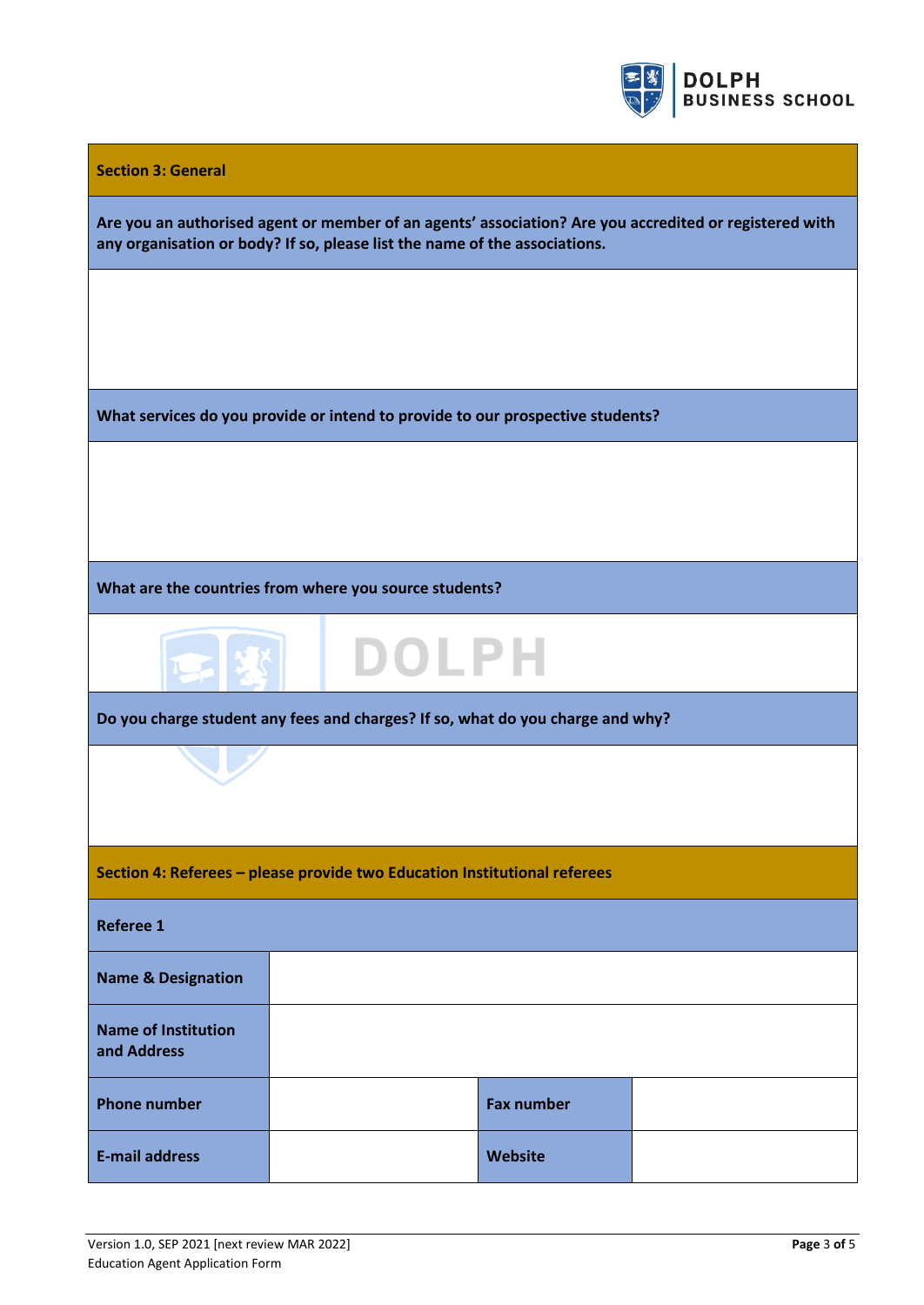

| <b>Referee 2</b>                                                            |                                                                                                                            |                   |  |  |
|-----------------------------------------------------------------------------|----------------------------------------------------------------------------------------------------------------------------|-------------------|--|--|
| <b>Name &amp; Designation</b>                                               |                                                                                                                            |                   |  |  |
| <b>Name of Institution</b><br>and Address                                   |                                                                                                                            |                   |  |  |
| <b>Phone number</b>                                                         |                                                                                                                            | <b>Fax number</b> |  |  |
| <b>E-mail address</b>                                                       |                                                                                                                            | Website           |  |  |
|                                                                             |                                                                                                                            |                   |  |  |
|                                                                             |                                                                                                                            |                   |  |  |
|                                                                             |                                                                                                                            |                   |  |  |
| <b>Section 5: Acknowledgement</b>                                           |                                                                                                                            |                   |  |  |
|                                                                             |                                                                                                                            |                   |  |  |
| I acknowledge that:                                                         |                                                                                                                            |                   |  |  |
|                                                                             | The information provided in this form is true and accurate; and $SC = 001$<br>I have never engaged in dishonest practices. |                   |  |  |
|                                                                             | I agree that I have read and understood:                                                                                   |                   |  |  |
| $\circ$                                                                     | National Code of Practice for Providers of Education and Training to Overseas                                              |                   |  |  |
|                                                                             | Students 2018                                                                                                              |                   |  |  |
| The Education Services for Overseas Students Act 2000 (ESOS Act)<br>$\circ$ |                                                                                                                            |                   |  |  |
| <b>Education Agent</b><br><b>Witness</b>                                    |                                                                                                                            |                   |  |  |
| <b>Name</b>                                                                 |                                                                                                                            | <b>Name</b>       |  |  |
|                                                                             |                                                                                                                            |                   |  |  |
| <b>Position</b>                                                             |                                                                                                                            | <b>Position</b>   |  |  |
| <b>Signature</b>                                                            |                                                                                                                            | <b>Signature</b>  |  |  |
| <b>Date</b>                                                                 |                                                                                                                            | <b>Date</b>       |  |  |
|                                                                             |                                                                                                                            |                   |  |  |